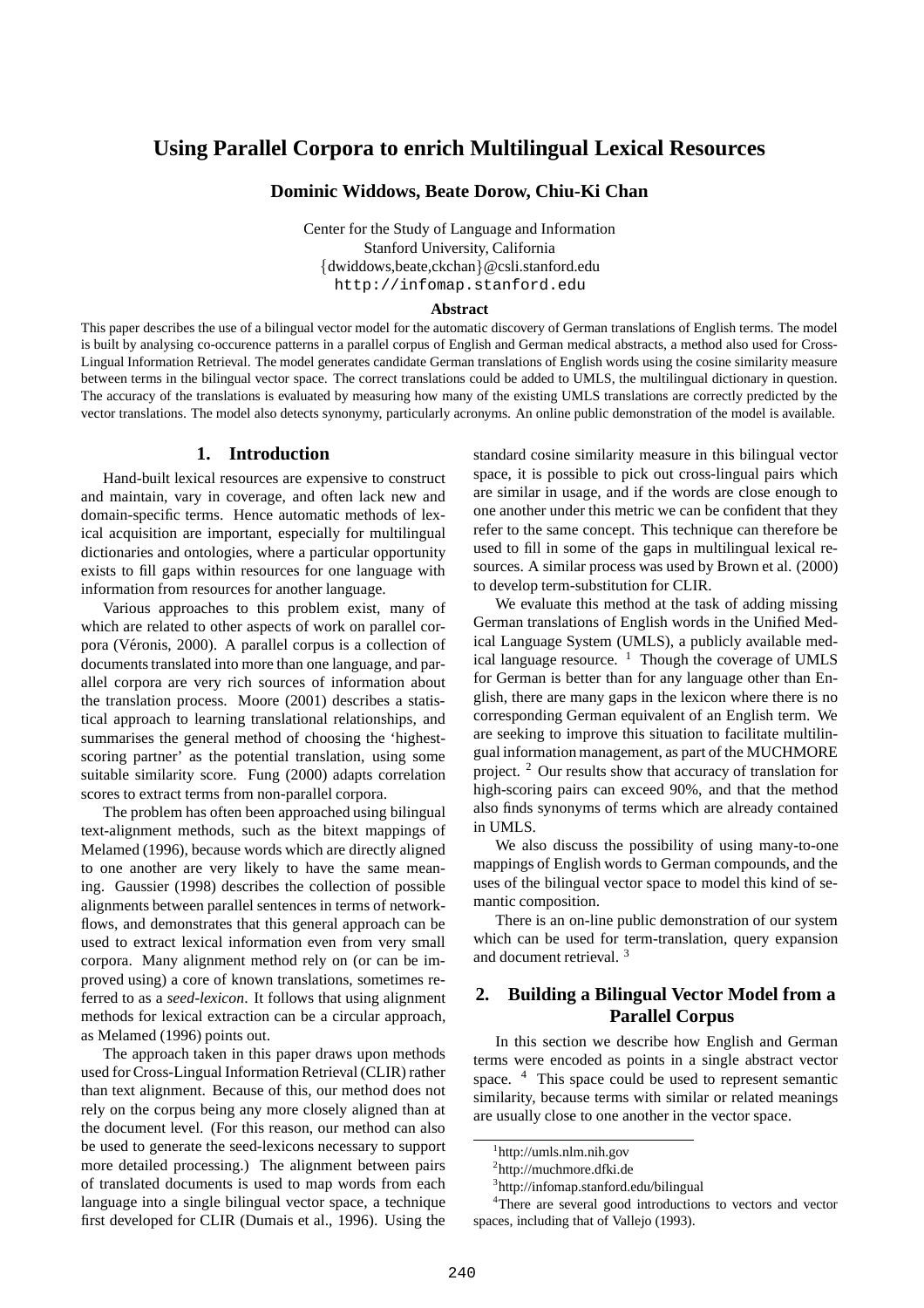First we review the standard processes whereby such a vector space can be built from monolingual documents. The first examples of such spaces were pioneered for Information Retrieval (Salton and McGill, 1983; Beaza-Yates and Ribiero-Neto, 1999). Counting the number of times each word occurs in each document gives a *term-document matrix*, where the  $i, j<sup>th</sup>$  matrix entry records the number of times the word  $w_i$  occurs in the document  $d_i$ . The rows of this matrix can then be thought of as *word-vectors*. *Document vectors* are then generated by computing a (weighted) sum of the word-vectors of the words appearing in a given document. The dimension of this vector space (the number of co-ordinates given to each word) is therefore equal to the number of documents in the collection. Typically, such *term-document matrices* are extremely sparse. The information can be concentrated in a smaller number of dimensions using singular-value decomposition, projecting each word onto the  $n$ -dimensional subspace which gives the best least-squares approximation to the original data. This represents each word using the  $n$  most significant 'latent variables', and for this reason this process is called *latent semantic analysis* (Deerwester et al., 1990).

Such techniques are used in information retrieval to measure the similarity between words (or more general query statements) and documents, using a similarity measure such as the cosine of the angle between two vectors (Beaza-Yates and Ribiero-Neto, 1999, p 27). A lesswell known but natural corrolary is that this technique can be used to measure the similarity between pairs of terms. Term-term similarities of this sort can be used for the process of *automatic thesaurus generation* (Beaza-Yates and Ribiero-Neto, 1999, Ch 5). The underlying idea of this paper is that with a bilingual vector model, such term-term similarities can be used to detect which pairs of words are translations of one another.

A variant of the traditional term-document matrix was developed by Schütze (1997) specifically for the purpose of measuring semantic similarity between words. Instead of using the documents as column labels for the matrix, semantically significant *content-bearing words* are used, and other words in the vocabulary are given a score each time they occur within a context window of (say) 15 words of one of these content-bearing words. Thus the vector of the word *football* is determined by the fact that it frequently appears near the words *sport* and *play*, etc. This method has been found to be well-suited for semantic tasks such as word-sense clustering and disambiguation.

Drawing upon these techniques, our bilingual vector model was built as follows. A corpus consisting of 9640 German abstracts from medical documents and their English translations (*ca* 1.5 million words) was obtained from the Springer Link information service. <sup>5</sup> Each German/English document pair was treated as a single 'compound document' for the purpose of recording term-term co-occurence (Figure 1). After stopwords were removed (Beaza-Yates and Ribiero-Neto, 1999, p 167), the 1000 most frequent English words were selected as contentbearing words. (English words were chosen because se-



Figure 2: Each vocabulary word in each language is given co-ordinates based on 1,000 English 'Content-Bearing Words'

mantically significant units are more often single words in English but parts of compounds in German, and because other parallel corpora are more likely to have English as one of the languages.)

English and German words were regarded as cooccurring with a particular content-bearing word if they occurred in the same document as the content-bearing word, or the translation of this document. This avoided the need for in-depth alignment of the corpus, a simplification which was made possible by the brevity of most of the documents (*ca* 150 words on average). (A bilingual corpus of many thousand short documents is naturally much better aligned than a corpus of fewer much longer documents.) This indexing process is illustrated in Figure 2.

In this way, the 10,000 most frequent words in each language were mapped into a single 1,000-dimensional vector space. Singular value decomposition (LSI) was used to reduce the number of dimensions to 100. Semantic similarity between English and German terms could then be computed using cosine similarity in this 100-dimensional bilingual vector space. This method was used to measure term-term similarity throughout the experiments described in this paper.

# **3. Enriching the German UMLS using the Vector Model**

In this section we describe experiments that demonstrate the usefulness of the bilingual model for the task of creating or enriching bilingual lexical resources. Our goal is to add German terms to the UMLS database,  $6$  to improve bilingual access to medical information in English and German. Large amounts of new knowledge and terminology are always being added to the medical domain, and UMLS is already much richer for English than for any other language, making efficient techniques for automatically extending such a database particularly important.

The vector model was used to suggest German translations for English words. This was done by computing the nearest German neighbour of each English term in the vector model. Recalling that each word was represented as a vector, we could find the nearest neighbour of any word

<sup>5</sup> http://link.springer.de/

<sup>6</sup> http://www.nlm.nih.gov/research/umls/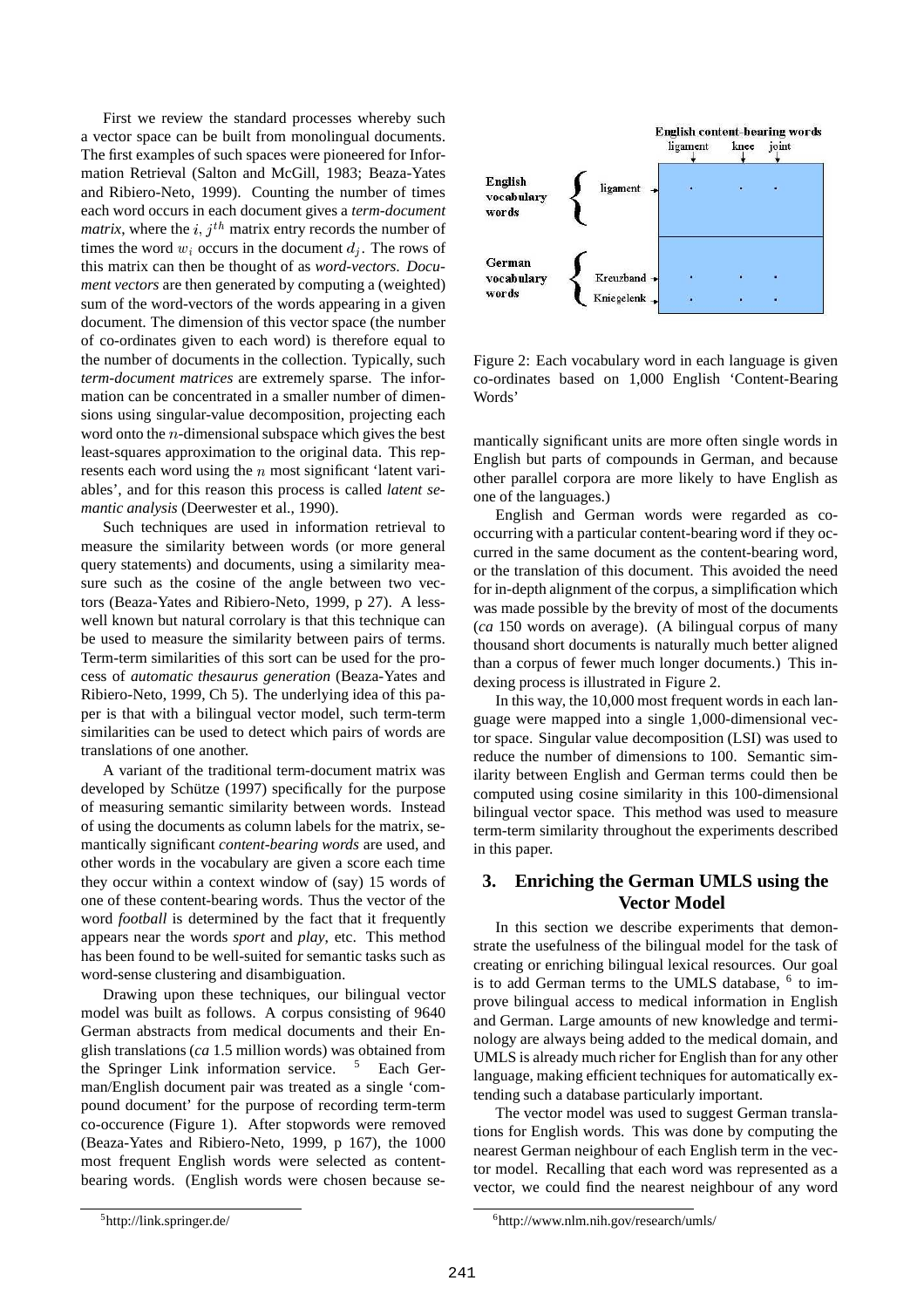

Figure 1: Treating pairs of abstracts as a single document for recording co-occurence

by comparing the cosine distances between it and all other vectors, and retrieve those with the highest similarity score. This process is illustrated in Table 1, which shows the first few English and German neighbours of the English word *bone* in the bilingual vector space. Note that the highest scoring German neighbour is the word *knochen*, which is a correct translation of the English *bone*. The relatively high similarity score of over 0.82 indicates a high confidence that these two words really do share the same meaning.

To evaluate the accuracy of our translation method, we compared the results with those translation which are already in UMLS. Among the English terms in the bilingual vector model, 9213 are recognised UMLS concepts. UMLS represents each concept with a unique concept identifier (CUI). To extract the UMLS translation of the English terms, we did a lookup in UMLS for the German terms that shares a CUI with the English term. Only 6823 of these English terms had German translationsin UMLS. We compare these known UMLS German translations with the translation predicted by our bilingual vector model to calculate the accuracy of our translation. When the two translations agreed, we marked the vector translation as correct.<sup>7</sup> When the vector translation disagreed with the UMLS translation, we assumed that the vector translation was wrong. This gave us a conservative estimate of our accuracy.

The results of this evaluation experiment are displayed in Figure 3. There was a strong correlation between the similarity score between an English vector and its nearest German neighbours, given by the vector model, and the likelihood that this translation was correct according to UMLS. However, there were still more highly-scoring translations that were marked incorrect than we had hoped for. (In pictorial terms, we would like the 'Wrong Translations' curve in Figure 3 to continue its downward gradient so that when we reach a similarity score of 1 (an exact match) the probability of error is zero.)

Having used those UMLS concepts with both English and German versions as a benchmark, we were in a position to estimate the accuracy with which the bilingual vector space translated the 2350 English terms with no German counterpart in UMLS. Over 160 were translated with a confidence of 75% or above. These results were independently checked by a human annotator, who confirmed that in fact, over 88% of our translations were correct and could be added to our version of UMLS. Precision was thus much higher than expected from the estimated accuracy derived from known UMLS translations. This led us to perform a more detailed error analysis on those high-scoring translation candidates that had been marked as 'wrong' by our evaluation method.

We had assumed that in the cases where the vector translation and UMLS translation disagreed, the differences were the result of statistical error in the corpus-derived vector model. In many cases, however, the vector transla-

 $7$ There is a certain amount of synonymy in UMLS, so some words are given several possible translations. In these cases we considered a translation to be correct if it obtained one of the possible synonyms.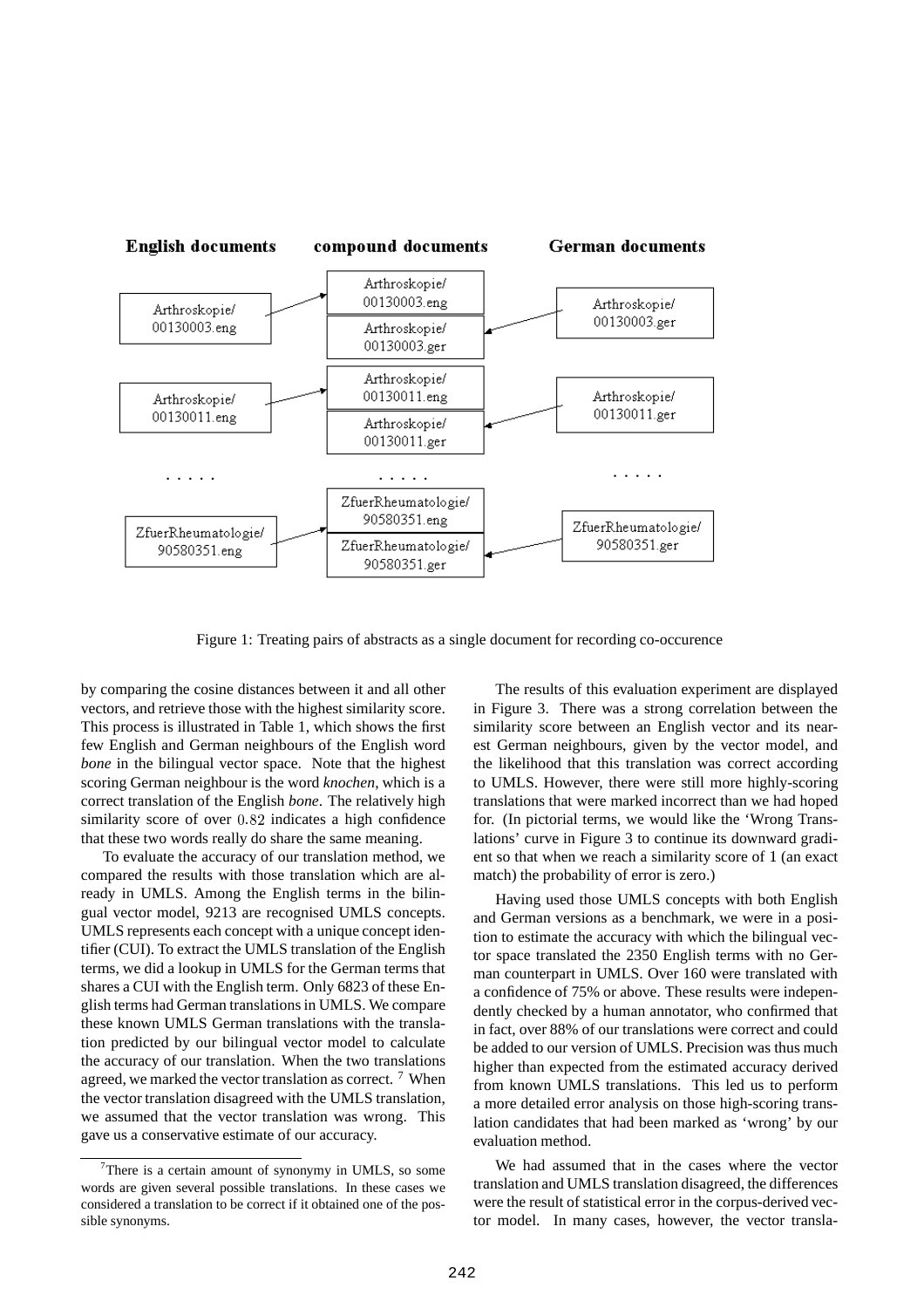| <b>English Neighbours</b> | <b>Similarity</b> | <b>German Neighbours</b> | <b>Similarity</b> |
|---------------------------|-------------------|--------------------------|-------------------|
| bone                      | 1.000000          | knochen                  | 0.823083          |
| cancellous                | 0.700623          | knochens                 | 0.708817          |
| osteoinductive            | 0.671816          | knochenneubildung        | 0.699606          |
| demineralized             | 0.648947          | spongiosa                | 0.635176          |
| trabeculae                | 0.639279          | knochenresorption        | 0.595616          |
| formation                 | 0.595301          | allogenen                | 0.594648          |
| periosteum                | 0.562293          | knöcherne                | 0.590172          |
| osteoporotic              | 0.561281          | knochenheilung           | 0.578918          |
| autoclaved                | 0.559798          | bone                     | 0.569451          |
| augmentation              | 0.543297          | knochentransplantate     | 0.565430          |
| substitute                | 0.532057          | knochentransplantaten    | 0.564502          |
| hydroxyapatite            | 0.528326          | trabekulären             | 0.555980          |
| ridge                     | 0.526757          | knochentransplantation   | 0.548806          |
| osteoclast                | 0.523437          | aufgefüllt               | 0.545810          |
| marrow                    | 0.523071          | hydroxylapatitkeramik    | 0.542906          |
| resorption                | 0.516087          | knochenregeneration      | 0.531353          |

Table 1: English and German Neighbours of the English word *bone*



Figure 3: Number of correct / incorrect translations according to UMLS for different ranges of similarity score

tion was a different but valid term for the same concept — in the high-confidence region, around 91% of the vector translations were accurate, giving another 178 correct German translations. This synonymy frequently resulted from the use of acronyms: over 130 acronyms were recognised as correct translations by the bilingual vector model but not by UMLS. It should be possible to use similar techniques to add synonyms to lexical resources using only monolingual corpora.

# **4. Further Work**

This paper clearly demonstrates what can be achieved using bag-of-words statistical methods, and the results are encouraging. Clearly, though, there are many more linguistically motivated techniques that should be integrated into any real-world application for bilingual lexicon extraction.

Preliminary experiments using more detailed sentencealignment have not shown a definitive improvement in on model. This supports the conjecture that the difference in size between a sentence and a short document is not especially significant for the statistical methods used.

The most obvious first step is morphology for stemming and decompounding, especially for the German abstracts. (A brief glance at Table 1 should convince the reader of this.) Much of this work has been done for the bilingual corpus used in this paper (Špela Vintar et al., 2002), and further integration with these efforts is underway as part of the MuchMore project. We certainly expect to improve results by combining methods.

However, that good results can be achieved using a comparatively simple baseline method gives the bilingual vector model independent interest. As well as using decompounding to build the model, we could also use the model as it stands to try and model the process of *semantic* composition and compare this with more well-understood results obtained through morphological composition. This follows the the principle that translational relationships between words often involve mappings that are many-to-one rather than just one-to-one (Moore, 2001).

Consider the example results in Table 2, which shows the nearest neighbours to the vector given by summing the English *lung* and *transplant*. Using standard addition of vectors as a model for composition clearly works well in this case. However, many times adding vectors is a poor model for semantic composition. Firstly, this operation is commutative (hence the traditional complaint that many IR systems do not distinguish between a *blind Venetian* and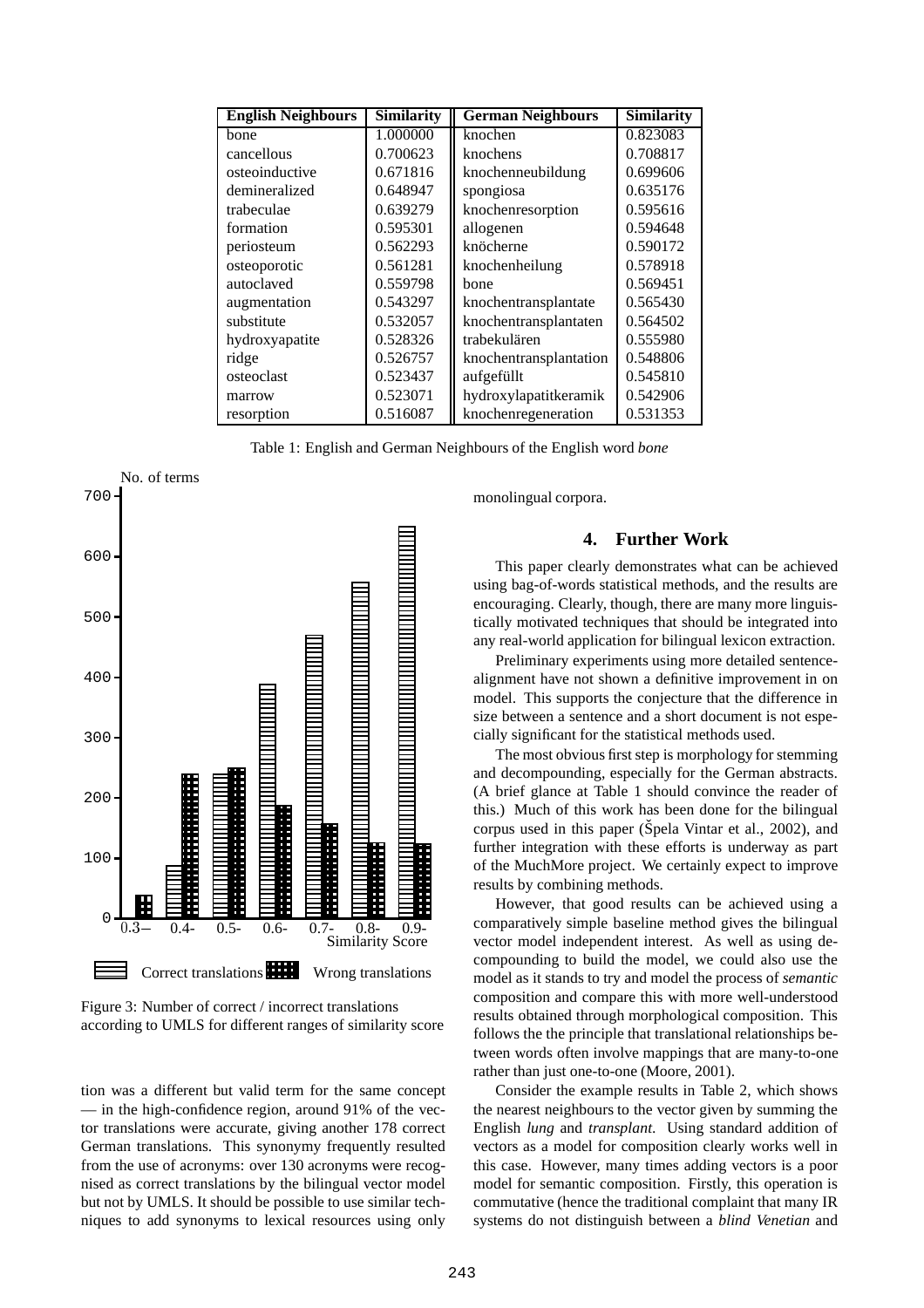| <b>English Neighbours</b> | <b>Similarity</b> | <b>German Neighbours</b>  | <b>Similarity</b> |
|---------------------------|-------------------|---------------------------|-------------------|
| transplant                | 0.794835          | lungentransplantation     | 0.730531          |
| lung                      | 0.794835          | lunge                     | 0.649870          |
| transplantation           | 0.608974          | transplantiert            | 0.520466          |
| <b>bronchiolitis</b>      | 0.586815          | lungenemphysem            | 0.516735          |
| recipients                | 0.586446          | transplantation           | 0.510346          |
| obliterans                | 0.545399          | lungen                    | 0.510102          |
| actuarial                 | 0.538949          | transplantatvaskulopathie | 0.496594          |
| rejection                 | 0.521160          | lungenfunktion            | 0.483037          |
| lungs                     | 0.513533          | plötzlich                 | 0.466997          |
| pneumonectomy             | 0.497044          | htx                       | 0.458539          |
| orthotopic                | 0.492516          | alveolen                  | 0.442872          |
| allograft                 | 0.477084          | pneumonektomie            | 0.438988          |
| vasculopathy              | 0.475079          | organtransplantation      | 0.438770          |
| donor                     | 0.472244          | ards                      | 0.435389          |
| transplantations          | 0.460281          | lungenerkrankungen        | 0.434309          |
| bronchial                 | 0.445858          | pulmonalen                | 0.433340          |

Table 2: English and German Neighbours of the English query *lung transplant*

a *Venetian blind*). Secondly, vector addition combines coordinates which may arise in many contexts. (For example, the query vector  $potato + chip$  can still return documents about silicon chips using just vector addition.)

We therefore propose to investigate different mathematical operations for semantic composition, using known German compounds to evaluate the accuracy of composition of English words.

## **5. Conclusion**

Our experiments show how a bilingual corpus can be used for automatically extending lexical resources. Our results give some indication of the high accuracy that can be attained by simple bag-of-words methods. Our method is sensitive to language use which is not always represented in lexical resources, such as the introduction of new terms for familiar concepts. As document collections grow and new terminology, especially domain-specific terminology, is added faster and faster, we anticipate that automatic methods such as these will assume increasing importance.

### **Demonstration**

An online demonstration of vector termtranslation can be accessed publicly on http://infomap.stanford.edu/bilingual.

It is fully interactive - the user enters one or more query terms in English and/or German and receives related terms in both languages ordered by similarity score. The "most similar term" in the other language is very often the correct translation of a query word.

## **Acknowledgments**

The first author would like to thank Chris Manning and Bob Moore for useful guidance.

This research was supported in part by the Research Collaboration between the NTT Communication Science Laboratories, Nippon Telegraph and Telephone Corporation and CSLI, Stanford University.

This research has in part been supported by EC/NSF grant IST-1999-11438 for the MUCHMORE project.

## **6. References**

- Ricardo Beaza-Yates and Berthier Ribiero-Neto. 1999. *Modern Information Retrieval*. Addison Wesley / ACM press.
- Ralf D. Brown, Jaime G. Carbonall, and Yiming Yang. 2000. Automatic dictionary extraction for crosslanguage information retrieval. In Jean Véronis, editor, *Parallel Text Processing*, pages 275–298. Kluwer.
- Scott Deerwester, Susan Dumais, George Furnas, Thomas Landauer, and Richard Harshman. 1990. Indexing by latent semantic analysis. *Journal of the American society for information science*, 41(6):391–407.
- S. Dumais, T. Landauer, and M. Littman. 1996. Automatic cross-linguistic information retrieval using latent semantic indexing. In *SIGIR '96 – Workshop on Cross-Linguistic Information Retrieval*, pages 16–23.
- Pascale Fung. 2000. A statistical view on bilingual lexicon extraction. In Jean Véronis, editor, *Parallel Text Processing*, pages 219–236. Kluwer.
- E. Gaussier. 1998. Flow network models for word alignment and terminology extraction from bilingual corpora. In *Proceedings of the joint 17th International Conference on Computational Linguistics and 26th Annual Meeting of the Association for Computational Linguistics*, pages 444–450.
- I. Dan Melamed. 1996. Automatic construction of clean broad-coverage translation lexicons. In *2nd Conference of the Association for Machine Translation in the Americas*, Montreal, Canada.
- Robert C. Moore. 2001. Towards a simple and accurate statistical approach to learning translational relationships among words. In *Proceedings of the workshop on datadriven machine translation*, Toulouse, July. 39th annual meeting of the Associate for Computational Linguistics.
- Gerard Salton and Michael McGill. 1983. *Introduction to modern information retrieval*. McGraw-Hill, New York, NY.
- Hinrich Schutze. ¨ 1997. *Ambiguity resolution in language learning*. CSLI publications, Stanford CA.